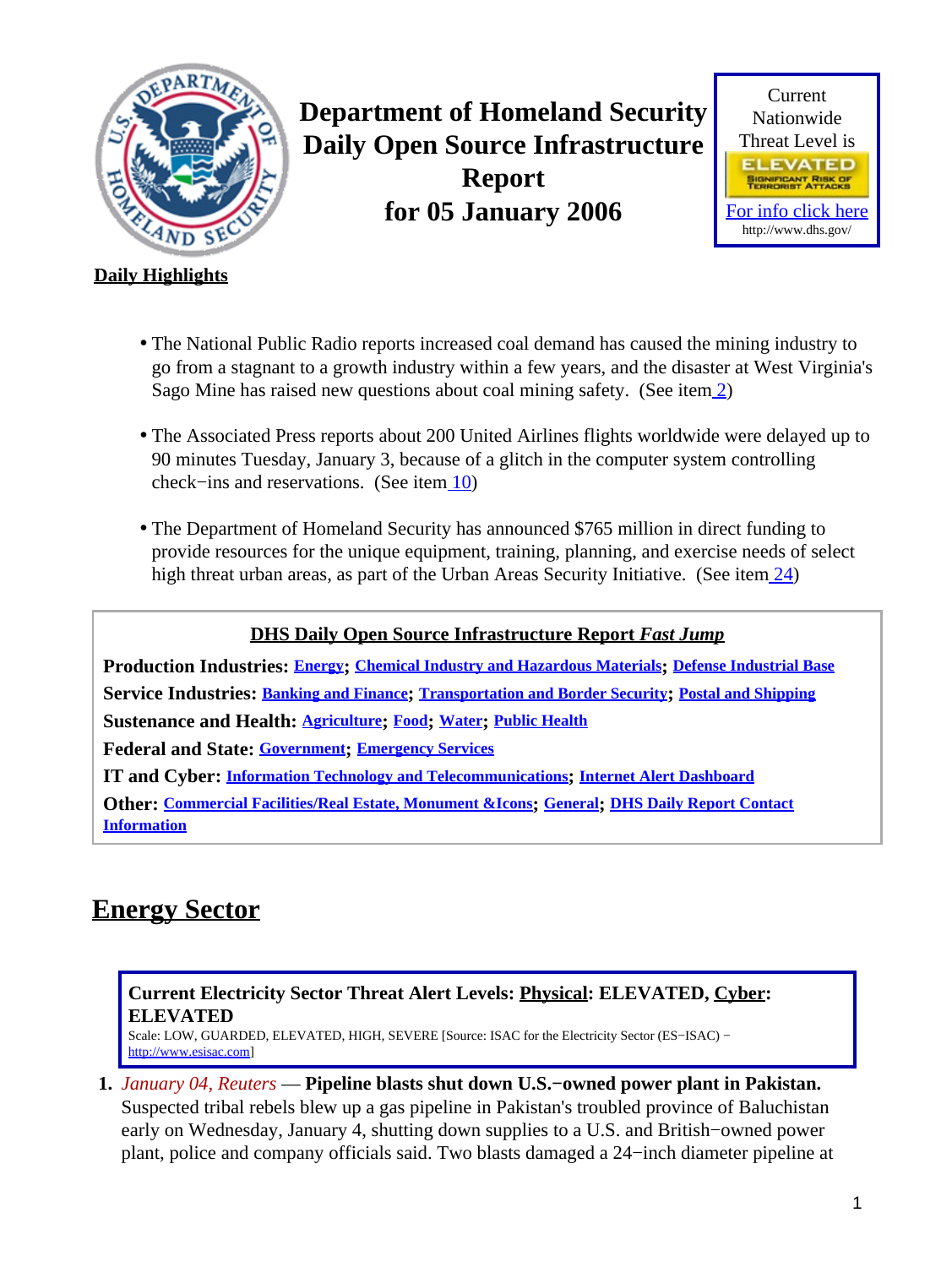two places in the Dera Murad Jamali area, about 140 miles southeast of the provincial capital Quetta, cutting off the gas supply to the nearby Uch private power plant. "It is an act of sabotage. There were two big explosions," said district police officer Naseebullah Ghilzai. A spokesperson for the 586−megawatt Uch power plant, Tariq Jamali, said the blasts had damaged two sections of pipeline, one about 10 feet long and the other about eight feet long. He said the plant would remain closed until the pipeline, which is not owned by the power plant, was repaired, but he could not say how long this would take. The main shareholders of the Uch plant are Britain's International Power Plc, and U.S. firms Tenaska Inc and GE Capital. It sells electricity to Pakistan's state−run Water and Power Development Authority, which said there had been no disruption to electricity supplies.

Source[: http://asia.news.yahoo.com/060104/3/2de5d.html](http://asia.news.yahoo.com/060104/3/2de5d.html)

<span id="page-1-0"></span>**2.** *January 04, National Public Radio* — **Mining accident raises broader safety questions.** This week's mining disaster at the Sago Mine in Tallmansville, WV, has raised new questions about coal mining safety. Since 2000, increased demand for coal and other mined materials, a shortage of skilled miners, and the reopening of some older mines with aging equipment has contributed to more than 300 fatalities. However, according to Davitt McAteer, former assistant secretary for mine safety and health for the Department of Labor, mining safety in the U.S. has improved dramatically since passage of the Mining Safety and Health Act of 1997. In 1997, 272 miners died on the job, versus 56 in 2003. Mine explosions aren't all that common, he says. Typical incidents include roof collapses, electrocution, and safety problems associated with haulage and transportation. Underground miners are required to carry Self−Contained Self−Rescuer (SCSR) units. The National Institute of Occupational Safety and Health is developing a next−generation SCSR system that's smaller and lasts longer. Technology improvements have dramatically improved productivity, allowing one man to produce 13 tons of coal per day today, versus three tons in the 1970s. Increased coal demand (mostly to power electric utilities), has caused the industry to go from a stagnant to a growth industry within a few years.

Source[: http://www.npr.org/templates/story/story.php?storyId=5125860](http://www.npr.org/templates/story/story.php?storyId=5125860)

[[Return to top](#page-0-1)]

# <span id="page-1-1"></span>**Chemical Industry and Hazardous Materials Sector**

Nothing to report. [[Return to top](#page-0-1)]

# <span id="page-1-2"></span>**Defense Industrial Base Sector**

**3.** *January 03, Rand Corporation* — **A new direction for China's defense industry.** Over the past 25 years, U.S. research has concluded that China's defense−industrial complex is rife with weaknesses and limitations. A new study by the Rand Corporation states that it is time to acknowledge gradual improvements in China's defense industry, certain sectors of which are producing a wide range of increasingly advanced weapon systems that will enhance China's military capabilities. Rand's research suggests that revitalization of China's defense sector, and reform, have accelerated over the past five years. These moves have allowed China's defense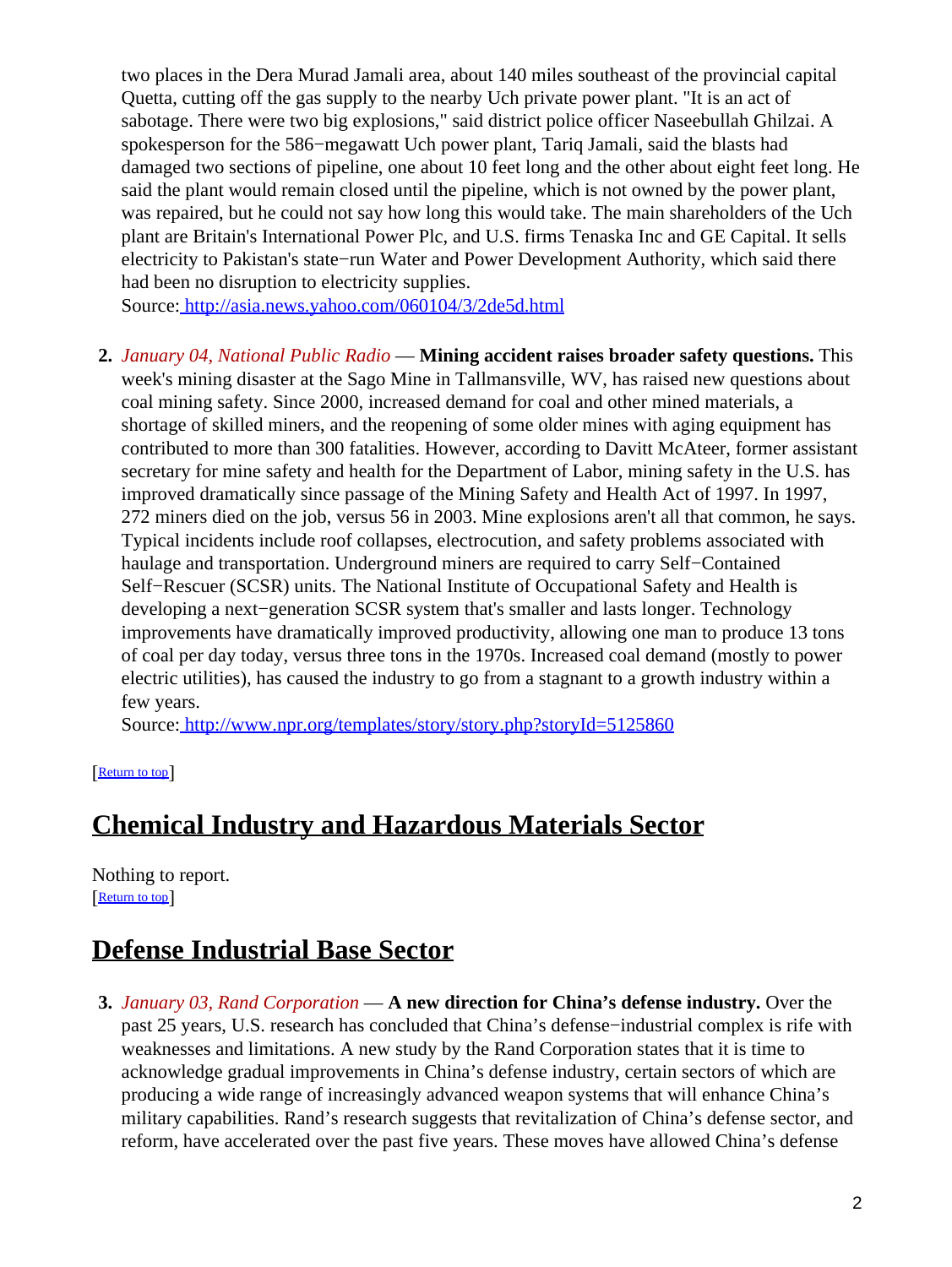industry to emerge from the doldrums of two and a half decades of systemic neglect, inefficiency, and corruption. Improvements in China's defense research, design, and production capabilities have been uneven across sectors. The missile sector has progressed at an accelerated pace over the past five years, suggesting that China may soon begin fielding land−attack cruise missiles, higher−quality anti−ship cruise missiles, modern long−range surface–to–air missiles, and anti–radiation missiles. The shipbuilding industry has gradually modernized, resulting in increasingly sophisticated platforms and heightened production rates. The aviation industry, which has been inefficient in the past, is showing signs of limited progress; but important gaps in design and production capabilities remain. Rand study: [http://www.rand.org/pubs/monographs/2005/RAND\\_MG334.pdf](http://www.rand.org/pubs/monographs/2005/RAND_MG334.pdf) Source[: http://www.defense−aerospace.com/cgi−bin/client/modele.pl?se](http://www.defense-aerospace.com/cgi-bin/client/modele.pl?session=dae.17036408.1136395209.Q7wDycOa9dUAAAFO6kw&modele=jdc_34) [ssion=dae.17036408.1136395209.Q7wDycOa9dUAAAFO6kw&modele=jdc \\_34](http://www.defense-aerospace.com/cgi-bin/client/modele.pl?session=dae.17036408.1136395209.Q7wDycOa9dUAAAFO6kw&modele=jdc_34)

**4.** *January 03, Associated Press* — **Congress drops "Buy America" for tankers.** A defense bill approved by Congress would allow open competition for a multibillion−dollar contract to supply refueling tankers for the Air Force. President Bush is expected to sign the measure, squelching an earlier House−approved bill that would have helped the Boeing Co. by keeping the Pentagon from buying military equipment from the parent company of European jet maker Airbus SAS. "Buy America" language had been inserted by Rep. Duncan Hunter (R−CA) chairman of the House Armed Services Committee. However, Hunter agreed to remove the provision last month at the request of Senate leaders and administration officials, who said it could spark retaliatory measures by other countries and limit Pentagon flexibility. Congress voted final passage December 21. George Behan, chief of staff to Rep. Norm Dicks, D−WA, said withdrawal of the buy−America clause was expected. "There's no question there will be an open competition. The real question is whether the Pentagon will ever award the contract to a company that has a major European component, given the [U.S.] complaints about illegal subsidies the parent company is receiving," Behan said. The House bill would have barred the Pentagon from purchasing goods and services from foreign companies that receive government subsidies.

Source[: http://www.washingtonpost.com/wp−dyn/content/article/2006/01](http://www.washingtonpost.com/wp-dyn/content/article/2006/01/03/AR2006010300992.html?sub=AR) [/03/AR2006010300992.html?sub=AR](http://www.washingtonpost.com/wp-dyn/content/article/2006/01/03/AR2006010300992.html?sub=AR)

[[Return to top](#page-0-1)]

## <span id="page-2-0"></span>**Banking and Finance Sector**

**5.** *January 03, WISC−TV Channel 3000 (WI)* — **Wisconsin legislators propose measure to avert identification theft.** Wisconsin Attorney General Peg Lautenschlager and Senator Russ Decker (D−WI) are supporting a bill that seeks to offer residents greater protection from identity theft. The proposed bill would give Wisconsinites control over their credit report by allowing them to freeze it, meaning no one else could access it without permission. The measure would also make it illegal for a business to discriminate against anyone simply because they won't provide their Social Security number. The bill also increases the penalties for criminals of mail theft — to up to three years in prison and a \$10,000 fine. About 12 other states already have a similar law. Identity theft is the fastest−growing, white−collar crime in the country. In 2004, about 2,646 people in the state were victims. Lautenschlager said, "We have identity theft laws on the books which are good ones, frankly...They are better than many states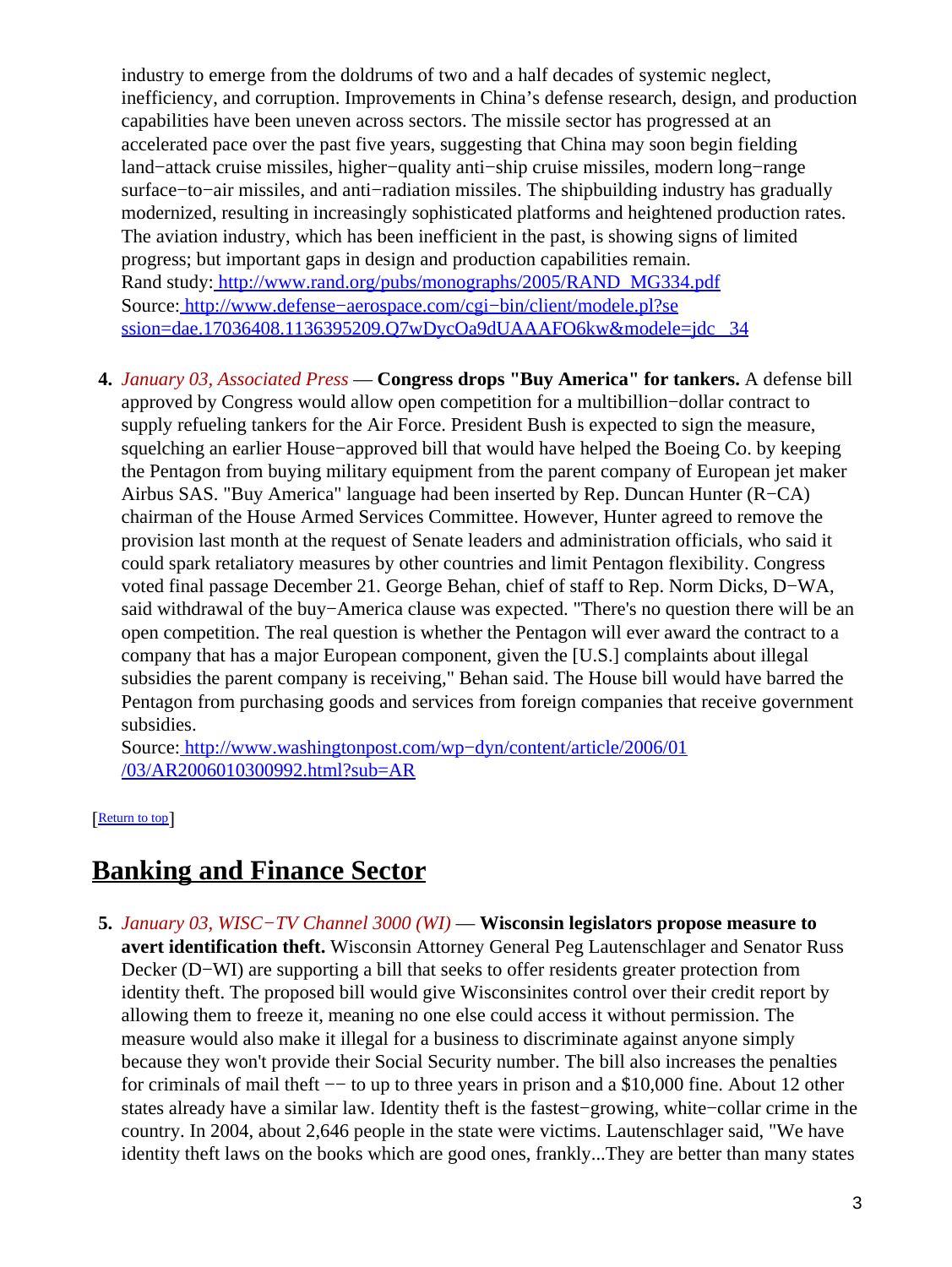have but we would like to get those better and we would like to make those stronger in terms of the consequences that are attached to the crimes of identity theft." The bill's supporters are also looking at perhaps fining companies that lose people's information and make them susceptible to ID theft.

Source[: http://www.channel3000.com/news/5825780/detail.html?rss=c3k& psp=news](http://www.channel3000.com/news/5825780/detail.html?rss=c3k&psp=news)

#### **6.** *January 03, NBC−2 News (FL)* — **Perpetrators charged in unusual bank scam.** A

Southwest Florida couple is under arrest and their 21−year−old daughter is on the run after an unusual method to steal money from a Punta Gorda, FL, bank. Police say they've never seen anything like it −− and the alleged thieves weren't very hard to find. The case involved an ATM machine at a Suncoast schools credit union branch. It was a relatively simple scam. Police say the family deposited empty envelopes into the machine then withdrew money supposedly covered by the amount of the deposit. The entire affair, including three different trips to the ATM to pull off the scam, was captured on surveillance video. "It was pretty easy for us to track them down. Obviously, you start with your account holder and just go from there. Certainly this was not the brightest thing for them to do," said Punta Gorda Police Department spokesperson Jason Ciaschini. Most banks don't allow customers to withdraw money in the manner used by the alleged thieves.

Source[: http://www.nbc−2.com/articles/readarticle.asp?articleid=5386 &z=3&p=](http://www.nbc-2.com/articles/readarticle.asp?articleid=5386&z=3&p=)

- **7.** *January 03, Buffalo News (NY)* — **New York state warns about scam to get codes for credit cards.** The state Banking Department has issued a warning to consumers to watch out for scams designed to get them to reveal the three−digit security number on the back of credit cards. The scam occurs when someone who claims to be from the security or fraud department of a major credit card company calls a consumer and provides a phony badge number. The person already has the consumer's credit card number, having obtained it illegally from another source, and claims the consumer's card was noted for an "unusual purchase pattern" for a recent purchase under \$500. The caller reassures the consumer that a credit will appear on the next billing statement, and provides a phony control or confirmation number to "document" the fraud. The caller then asks the consumer for the three−digit security number, allegedly to prove the consumer has the card in hand. Once the thieves have the three−digit security number, along with the credit card number, there's nothing to prevent fraud. Within 15 minutes, the thieves will usually make a purchase in the amount he or she told the consumer was flagged. Having been warned, the consumer won't find it unusual, and won't suspect anything until it's too late. Source[: http://www.buffalonews.com/editorial/20060103/1054964.asp](http://www.buffalonews.com/editorial/20060103/1054964.asp)
- **8.** *January 03, CNET News* — **H&R Block blunder exposes consumer data.** Some consumers may be dismayed to find their Social Security numbers printed on unsolicited packages from H&R Block, the result of a recent labeling blunder at the company. The packages, which H&R Block mailed in December, contained free copies of the company's tax preparation software, TaxCut. By mistake, some of the packages also displayed recipients' Social Security numbers, which were embedded in 47−digit tracking codes above mailing labels. The company informed affected customers of the error via letters sent on Thursday, December 22, and on its Website. H&R Block said the risk of identity theft based on the incident is low because the Social Security numbers are hidden in a string of characters and aren't formatted like Social Security numbers with dashes between numbers. The number of people affected by the problem is unclear. H&R Block spokesperson Denise Sposato said it's less than three percent of the people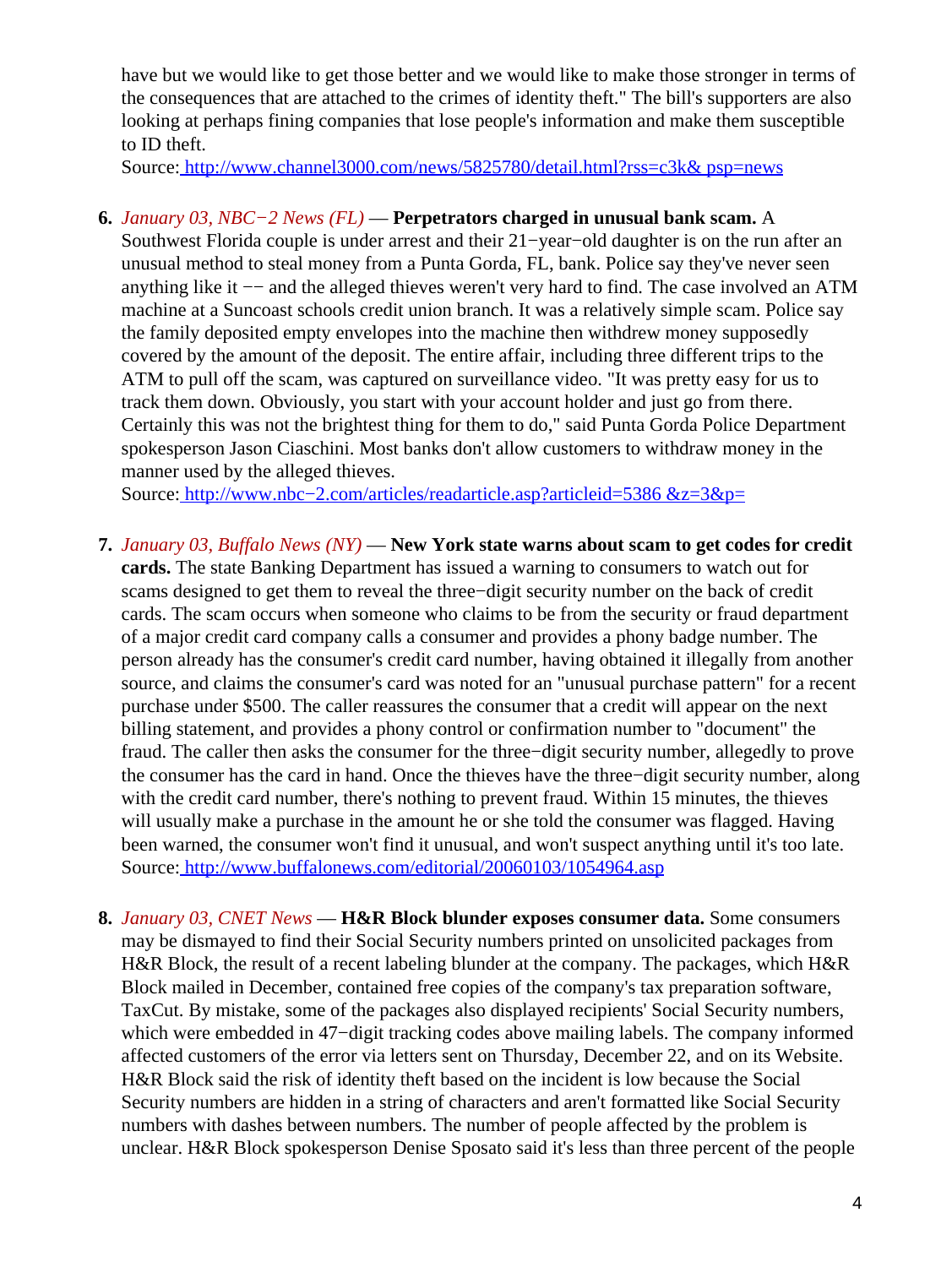who received the packages. She declined to specify how many people overall were included in the mailing. Sposato said the incident was a result of human error and that the company is reviewing its procedures to ensure it doesn't happen again. No data has been lost or stolen as a result.

Source[: http://news.com.com/H38R+Block+blunder+exposes+consumer+data](http://news.com.com/H38R+Block+blunder+exposes+consumer+data/2100-1029_3-6016720.html?tag=cd.top) [/2100−1029\\_3−6016720.html?tag=cd.top](http://news.com.com/H38R+Block+blunder+exposes+consumer+data/2100-1029_3-6016720.html?tag=cd.top)

**9.** *January 03, TechWeb News* — **South Korea, Romania, Russia host high percentage of phishing URLs.** Of more than 41,000 phishing URLs that Netcraft –− a U.K–based Web performance and anti−phishing firm −− confirmed in 2005, 62 percent targeted eBay and PayPal. Many were what Netcraft dubbed "insta−spoofs," bogus URLs hosted from free sites or compromised machines, the latter often via a botnet. According to Netcraft, "Many of these spoof sites bear identical structures and file titles, suggesting deployment via kits that can be rapidly unpacked on a new machine." The report added that eBay and PayPal have more than 68 million active users between them, which is particularly attractive to phishers because bulk phishing e−mails will get a higher percentage of "hits" than other potential financial targets. Netcraft also reviewed a 5,000−site sample of phishing URLs to find their country of origin, and tagged Romania and Russia as the only nations whose top−level domains accounted for more than one percent of the year's phishing sites. (The bulk used the generic .com top−level domain.) Romania, in fact, hosted 1,397 phishing sites in 2005, or about three percent of all .ro hostnames. Only South Korea hosts a higher percentage of phishing URLs (3,807 phishing URLs, or around nine percent of all sites with the .kr domain). Source[: http://www.techweb.com/wire/security/175800738;jsessionid=HC](http://www.techweb.com/wire/security/175800738;jsessionid=HCQOZBHQGSYK0QSNDBCSKHSCJUMEKJVN) [QOZBHQGSYK0QSNDBCSKHSCJUMEKJVN](http://www.techweb.com/wire/security/175800738;jsessionid=HCQOZBHQGSYK0QSNDBCSKHSCJUMEKJVN)

[[Return to top](#page-0-1)]

# <span id="page-4-1"></span>**Transportation and Border Security Sector**

<span id="page-4-0"></span>**10.** *January 04, Associated Press* — **Computer glitch delays United Airlines flights.** About 200 United Airlines flights worldwide were delayed up to 90 minutes Tuesday, January 3, because of a computer glitch. The airline's computer system controlling check−ins and reservations went down around 5 p.m. CST Tuesday, airline spokesperson Jean Medina said. The system was fixed about four hours later but caused about 200 flights to be delayed as airports had to check in passengers manually, spokesperson Jeff Green said. Medina said flights were delayed 60 to 90 minutes because of the problem. Some flights pushed back their takeoff times to allow passengers stuck in long lines to board, while other passengers had to reschedule flights, she said.

Source[: http://www.usatoday.com/travel/news/2006−01−04−united−flight −delays\\_x.htm](http://www.usatoday.com/travel/news/2006-01-04-united-flight-delays_x.htm)

**11.** *January 04, WABC (NY)* — **Commuter jet evacuated at LaGuardia.** There were some tense moments aboard a commuter jet at LaGuardia Airport on Tuesday, January 3, after smoke appeared in the cockpit and the flight was evacuated. The Port Authority told Eyewitness News that 17 people aboard a Colgan Airways plane were evacuated when smoke appeared in the cockpit. It happened just before 1:30 p.m. EST. No injuries were reported and the source of the smoke was not immediately known. No fire was found aboard the plane but the aircraft was taken back to the hangar and the passengers went back to the terminal.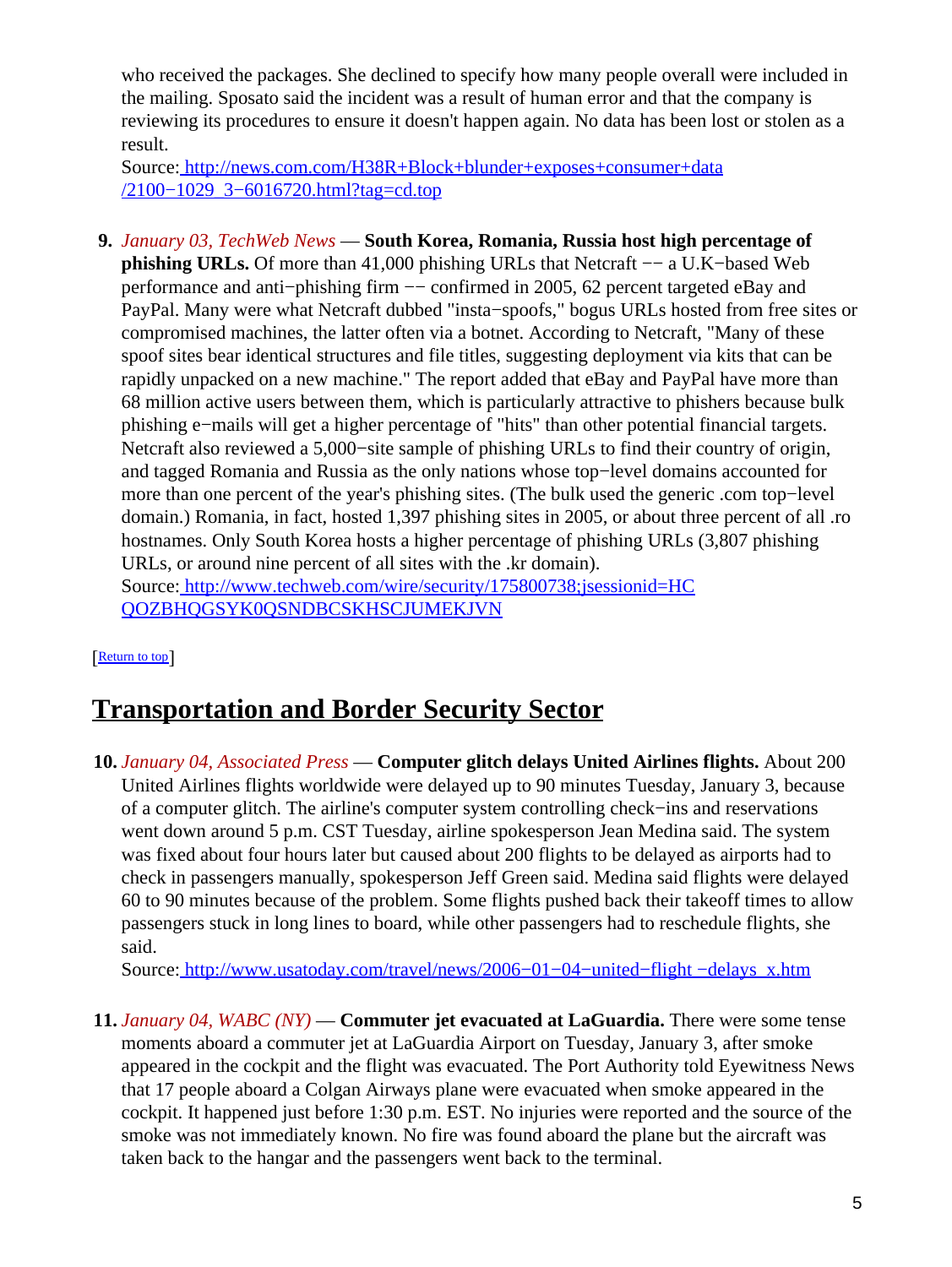Source[: http://abclocal.go.com/wabc/story?section=local&id=3778268](http://abclocal.go.com/wabc/story?section=local&id=3778268)

**12.** *January 04, Associated Press* — **Couple sues over missing ring at Logan Airport.** A Rhode Island man has sued the federal government alleging his \$7,000 wedding ring was stolen as he passed through the security checkpoint at Boston's Logan International Airport. John Wright, 51, of Tiverton, RI, says he and his wife were taking a flight to San Juan, Puerto Rico, in July when he placed the 1.53−carat diamond and gold ring in a plastic tub, along with his Rolex watch and wallet. He then placed the bin on the conveyer belt as he and his wife, Janet, passed through the metal detector. When he retrieved his belongings, Wright said, the ring was missing. He alerted the three Transportation Security Administration (TSA) screeners who were at the checkpoint, and they searched the conveyer belt, without success. He said he suspects one of the TSA screeners took the ring because there were no passengers in front of him as he went through the checkpoint with his wife, who was directly behind him. Ann Davis, a spokesperson for TSA, said she could not comment on the case, but said the agency does not tolerate workplace theft and aggressively investigates all complaints.

Source[: http://www.usatoday.com/travel/news/2006−01−04−tsa−wedding−r ing\\_x.htm](http://www.usatoday.com/travel/news/2006-01-04-tsa-wedding-ring_x.htm)

**13.** *January 04, Reuters* — **United Airlines to emerge stronger from bankruptcy, analysts.** United Airlines' parent, UAL, perhaps just weeks from ending a three−year stay in bankruptcy, is poised to emerge strong, but analysts warn that fuel costs and a high debt load still present high hurdles for the No. 2 U.S. carrier. UAL last week got the green light from creditors to proceed with a reorganization plan. The plan still needs court approval and airline managers must address lingering objections. Nevertheless, analysts are confident that United will indeed leave court protection in February after missing previous timetables for exit. "It looks like the last hurdles are something they can get over here," said Bill Warlick, an analyst at Fitch Ratings. He noted, however, that United is set to emerge only with the aid of \$3 billion in exit financing, which represents a big claim on the company's cash flow. United and the airline industry remain under pressure as they face soaring fuel prices and low−fare competition that makes it difficult for airlines to pass their expenses on to customers. Some analysts see good things ahead for United, which used its time in bankruptcy to cut costs by \$7 billion, restructure contracts with its United Express unit, and dump its under−funded pensions. Source[: http://www.usatoday.com/travel/news/2006−01−04−united\\_x.htm](http://www.usatoday.com/travel/news/2006-01-04-united_x.htm)

[[Return to top](#page-0-1)]

# <span id="page-5-0"></span>**Postal and Shipping Sector**

Nothing to report. [[Return to top](#page-0-1)]

# <span id="page-5-1"></span>**Agriculture Sector**

**14.** *January 04, Agricultural Research Service* — **New sugarcane variety resists major diseases.** Sugarcane growers in Florida are quickly adopting a new variety that has shown resistance to the major yield−limiting diseases common there. Developed by scientists with the Agricultural Research Service (ARS), the University of Florida, and the sugarcane industry, the new variety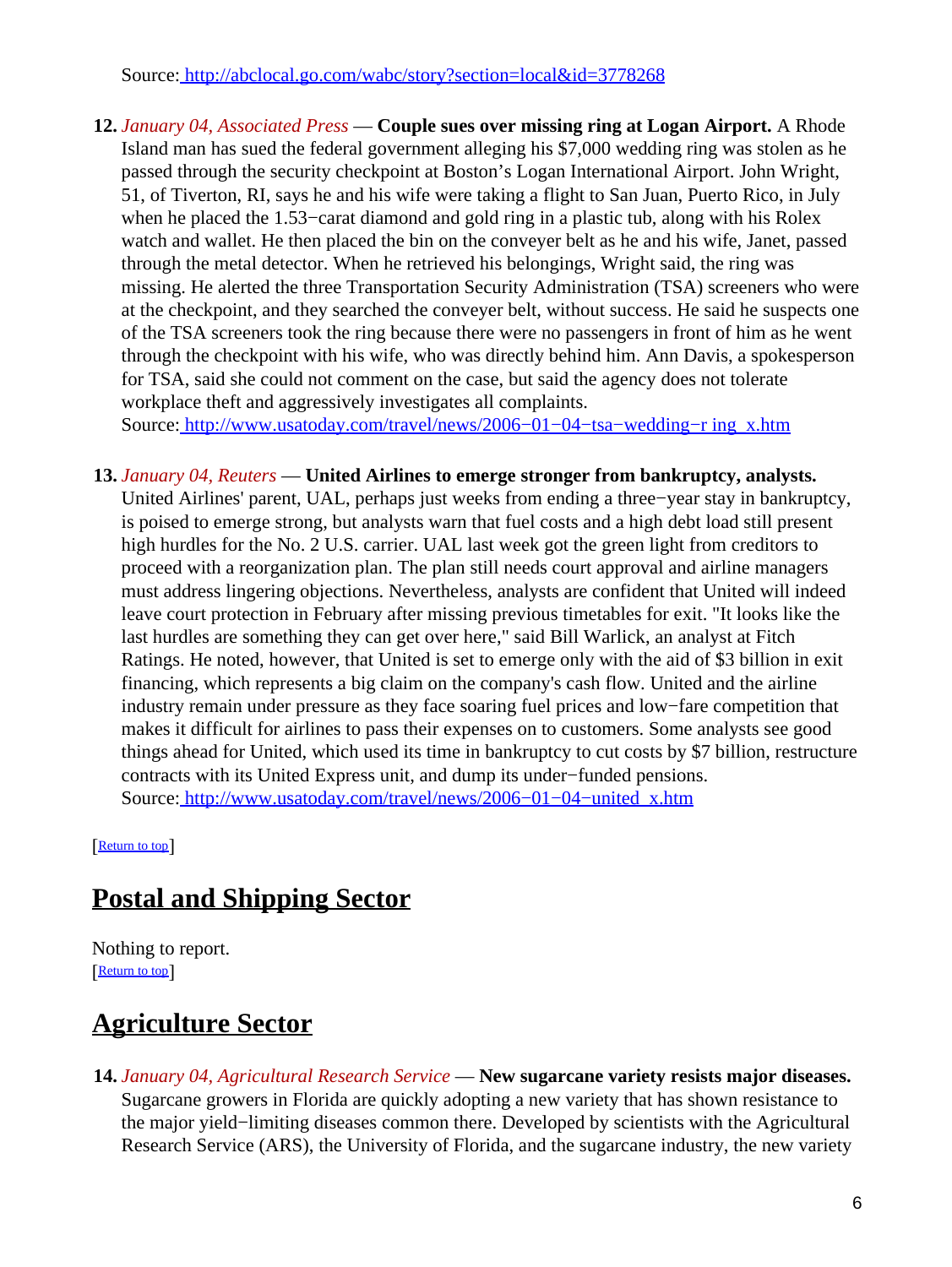is known as CP 89−2143 and has a high sugar content from October through March −− roughly the entire sugarcane harvest season. As the nation's largest producer of sugarcane and sugar, Florida fills more than 22 percent of the nation's domestic sugar needs. The sugar industry in Florida processes two million tons of raw and refined sugar each year, adding more than two billion dollars to the state's economy. CP 89−2143's acreage has increased quickly, from just one percent of sugarcane acreage in the state in 2000 to 14.9 percent in 2004. It is expected that updated figures will show CP 89−2143 to easily exceed 15 percent of Florida's total sugar cane acreage.

Source[: http://www.ars.usda.gov/News/docs.htm?docid=1261](http://www.ars.usda.gov/News/docs.htm?docid=1261)

#### [[Return to top](#page-0-1)]

### <span id="page-6-0"></span>**Food Sector**

**15.** *January 04, Bangkok Post (Thailand)* — **Thailand lifts import ban on U.S. beef.** The Thai government has decided to lift its ban on beef imports from the U.S., the official Thai News Agency reported Wednesday, January 4. The lifting of the ban is on condition that U.S. authorities certify in writing that every shipment is free from bovine spongiform encephalopathy (BSE). Deputy Prime Minister and Commerce Minister Somkid Jatusripitak told journalists this afternoon that the decision was made after a meeting of all agencies concerning food safety, including those under the Ministries of Public Health and Agriculture and Cooperatives. The two−year ban will be lifted next week when U.S. and Thai officials in charge of food safety meet on Monday, January 9. Thailand imposed a total ban on imported U.S. beef in late 2003 after a case of BSE was confirmed in Washington state. Source[: http://www.bangkokpost.com/breaking\\_news/breakingnews.php?id =70998](http://www.bangkokpost.com/breaking_news/breakingnews.php?id=70998)

#### [[Return to top](#page-0-1)]

## <span id="page-6-1"></span>**Water Sector**

- **16.** *January 04, San Diego Union−Tribune (CA)* — **Escondido fined \$1.8 million over water treatment.** A California state water board has fined the city of Escondido \$1.8 million for numerous water−quality violations at its Hale Avenue sewage treatment plant. In a letter dated December 30, the state Regional Water Quality Control Board accused the city of a laundry list of violations at the plant. They range from a 354,000−gallon spill into Escondido Creek that affected the San Elijo Lagoon in Encinitas to 47 occurrences of overflows of wastewater from the plant between January and March of last year. The board also penalized the city for failing to meet deadlines for completing compliance reports. Under one violation, the city allegedly did not submit status reports on its water−reclamation program for seven years. The fines include a \$1.2 million penalty the board imposed in 2004 for nearly 400 sewage−treatment violations over a period of weeks because of a failure of the treatment process used by the city plant. Source[: http://www.signonsandiego.com/news/northcounty/20060104−9999 −1mi4efines.html](http://www.signonsandiego.com/news/northcounty/20060104-9999-1mi4efines.html)
- **17.** *December 30, U.S. Environmental Protection Agency* — **Funds targeted for water quality monitoring.** The U.S. Environmental Protection Agency (EPA) has announced its plans to allocate the FY 2006 increase of \$18 million for national water quality monitoring. These funds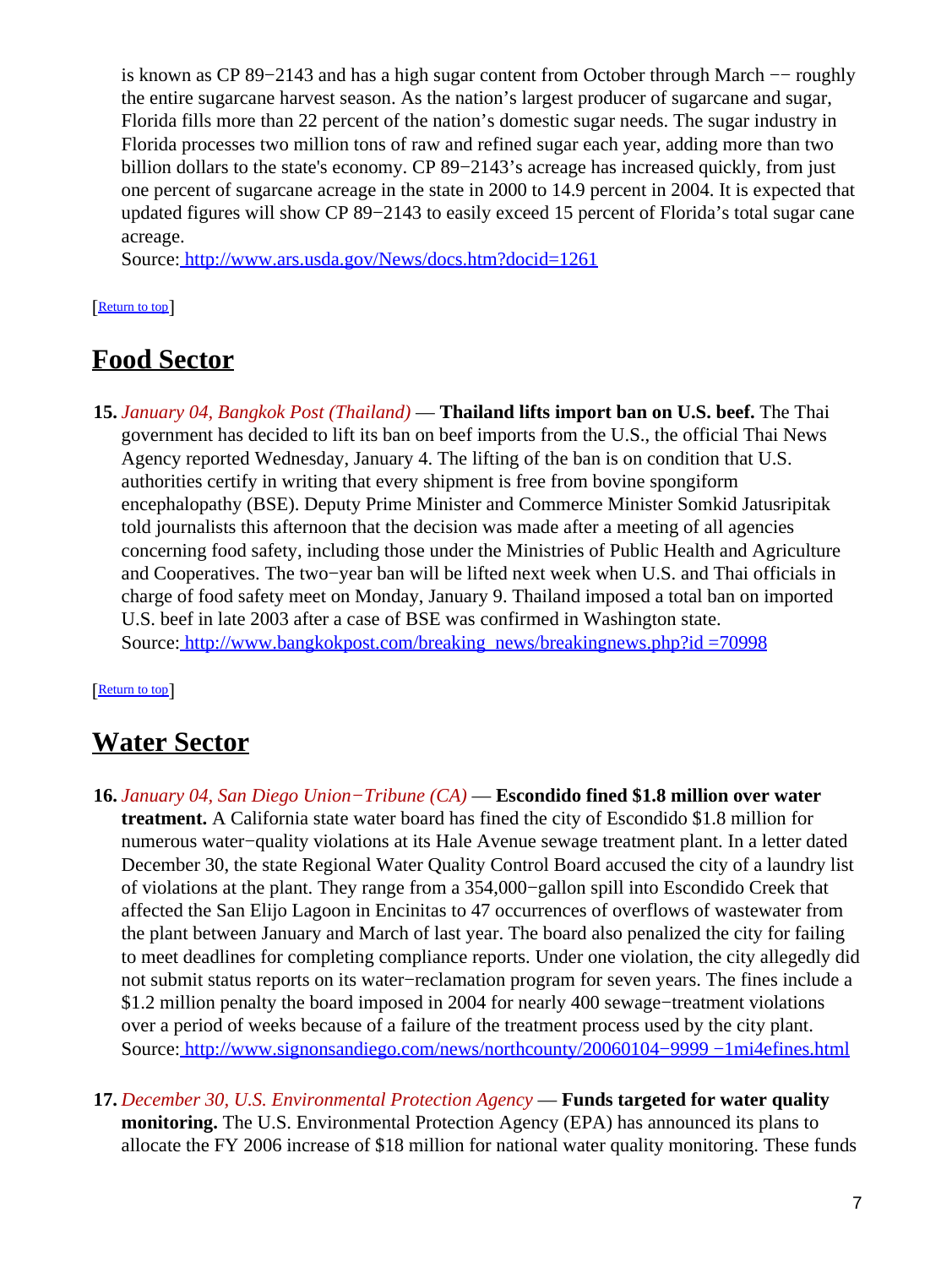supplement an existing allocation of approximately \$200 million annually to support state, interstate agency, and tribal programs to combat water pollution. The EPA is changing the way it allocates funds under the water pollution control grant program (known as Section 106 of the Clean Water Act). The EPA allocates the funds through a prescribed allotment formula. Under the revised process, EPA will be better able to target these additional funds to help carry out priority areas that include monitoring for pollutants. The process requires the EPA to consult with states and interstate agencies prior to finalizing the allocation formula. Source[: http://yosemite.epa.gov/opa/admpress.nsf/27166bca9a9490ee852](http://yosemite.epa.gov/opa/admpress.nsf/27166bca9a9490ee852570180055e350/ad4e6d4dbec7bf3d852570e70061e514!OpenDocument) [570180055e350/ad4e6d4dbec7bf3d852570e70061e514!OpenDocument](http://yosemite.epa.gov/opa/admpress.nsf/27166bca9a9490ee852570180055e350/ad4e6d4dbec7bf3d852570e70061e514!OpenDocument)

#### [[Return to top](#page-0-1)]

### <span id="page-7-0"></span>**Public Health Sector**

- **18.** *January 04, Agence France−Presse* — **China confirms bird flu in third−most populous province.** China has suffered its first bird flu outbreak in southwestern Sichuan, the nation's third−most populous province and a major agricultural base. A disease that killed 1,800 birds in a village in Dazhu county in the southwest Chinese province in late December was confirmed as the H5N1 virus Tuesday, January 3, the agriculture ministry said. Nationwide, it was the 32nd outbreak among poultry since early 2005. Twenty−eight of the outbreaks have occurred within the past three months, raising fears that China is facing the risk of a nationwide epidemic among its poultry industry, the biggest in the world. China has confirmed seven human cases of bird flu since late last year, including three fatalities, with the latest −− the death of a 41−year−old woman −− announced last week. Sichuan, with more than 87 million inhabitants, has traditionally been one of the country's main agricultural production areas. Source[: http://news.yahoo.com/s/afp/20060104/hl\\_afp/healthchinaflu\\_0 60104082803](http://news.yahoo.com/s/afp/20060104/hl_afp/healthchinaflu_060104082803)
- **19.** *January 04, Associated Press* — **Minnesota nurse gets nine months for flu shot scam.** A nurse who staged a flu clinic using diluted vaccine on a college campus was sentenced Wednesday, January 4, to nine months in federal prison. Michelle Torgerson apologized for giving watered−down shots to more than three−dozen students and faculty members. Health officials said the shots weren't dangerous, nor were they strong enough to ward off the flu. Sentencing guidelines called for a prison term of between six and 12 months. A year ago, Torgerson created a scare at Augsburg College in Minneapolis, MN, after putting on a \$20−a−shot clinic and fleeing when school officials confronted her about being there. In May, Torgerson, 34, pleaded guilty to a felony charge of dispensing a drug without a prescription. Four other charges were dropped in exchange for her guilty plea. In the plea, Torgerson admitted to thinning flu vaccine with saline to increase the quantity of her supply. The indictment said she pocketed about \$580 in cash from the phony clinic. Source[: http://www.usatoday.com/news/health/2006−01−04−phony−flu−sho ts\\_x.htm](http://www.usatoday.com/news/health/2006-01-04-phony-flu-shots_x.htm)
- **20.** *January 03, Detroit News (MI)* — **West Nile cases, deaths climb.** As of September 1, 2005, there were just four confirmed human cases of West Nile virus in Michigan, but that number grew to 62 by the end of the mosquito season. Four of the people died. The late jump made brought the number of infections and deaths to their highest number since 2002.The numbers had been falling prior to last year. Michigan had 16 reported cases and no deaths in 2004, and 19 cases with two deaths in 2003. The increase is blamed on the dry summer and high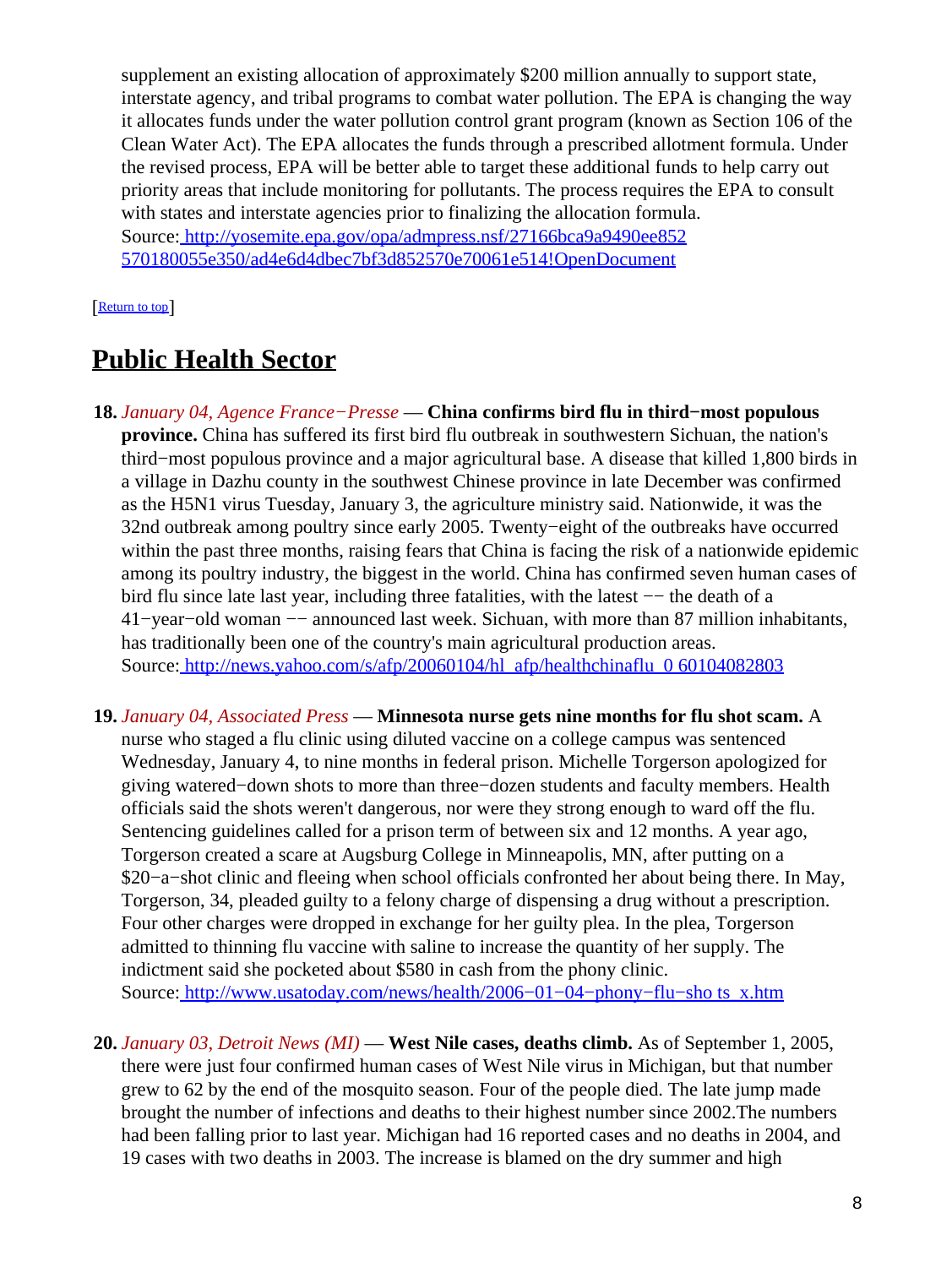concentration of infected mosquitoes in populated areas, said T.J. Bucholz, a spokesperson for the state health department. "There was a higher population of infected mosquitoes in more populated areas like Oakland and Wayne counties," he said Monday, January 2. Michigan isn't the only state dealing with the virus. Forty−two states reported human cases in 2005, according to the U.S. Centers for Disease Control and Prevention. Arizona, Texas, and Louisiana each had more than 100 cases while Illinois had nearly 250 and California had 865. West Nile virus information[: http://www.cdc.gov/ncidod/dvbid/westnile/index.htm](http://www.cdc.gov/ncidod/dvbid/westnile/index.htm) Source[: http://www.detnews.com/apps/pbcs.dll/article?AID=/20060103/L](http://www.detnews.com/apps/pbcs.dll/article?AID=/20060103/LIFESTYLE03/601030351/1040) [IFESTYLE03/601030351/1040](http://www.detnews.com/apps/pbcs.dll/article?AID=/20060103/LIFESTYLE03/601030351/1040)

**21.** *January 02, Scripps Howard News Service* — **Treating strep throat the old way isn't working anymore.** When it comes to treating strep throat, older types of antibiotics are increasingly less likely to kill the germ that causes millions of sore throats and fevers each year. Yet recent studies show that as many as 90 percent of children treated for strep still get amoxicillin or penicillin rather than newer antibiotics known as cephalosporins. One study presented at a recent scientific meeting on antimicrobials found that taking the newer drugs even for a few days is more effective against strep than the traditional 10−day course of the older antibiotics. Pediatricians at the University of Rochester Medical Center found that 25 percent of children treated for strep with penicillin ended up back in the doctor's office within three weeks of treatment. Children treated with amoxicillin returned 18 percent of the time. But repeat visits fell to 14 percent for youngsters who got older−generation cephalosporins, and to just seven percent for newer types of the drugs, such as cefpodoxme and cefdinir, which can typically be given for just four or five days.

Source[: http://www.sitnews.us/0106news/010206/010206\\_shns\\_strepdrugs .html](http://www.sitnews.us/0106news/010206/010206_shns_strepdrugs.html)

[[Return to top](#page-0-1)]

### <span id="page-8-0"></span>**Government Sector**

**22.** *January 04, Associated Press* — **City hall in Montana evacuated due to detected carbon monoxide.** The City Hall was evacuated Tuesday after utility workers found "extremely high levels" of carbon monoxide in the building, a Miles City Fire Department captain said. The evacuation occurred soon after new members of the City Council took their oaths of office at 9 a.m. MST. The building reopened in the afternoon. "What was amazing was when we went in, there was a faint smell, but when we came out, it would just about knock you down," said Mayor Butch Grenz. Fire Capt. Kevin Quinlan said he and two other firefighters were called to ventilate the building, because workers for Montana−Dakota Utilities had detected high levels of carbon monoxide. According to Quinlan's report, employees of the utility and a plumbing firm checked the furnace and water heater, and determined a fresh−air vent was almost covered. Carbon monoxide from the boiler exhaust was drawn back into the building. Source[: http://www.helenair.com/articles/2006/01/04/helena/a07010406 \\_04.txt](http://www.helenair.com/articles/2006/01/04/helena/a07010406_04.txt)

[[Return to top](#page-0-1)]

### <span id="page-8-1"></span>**Emergency Services Sector**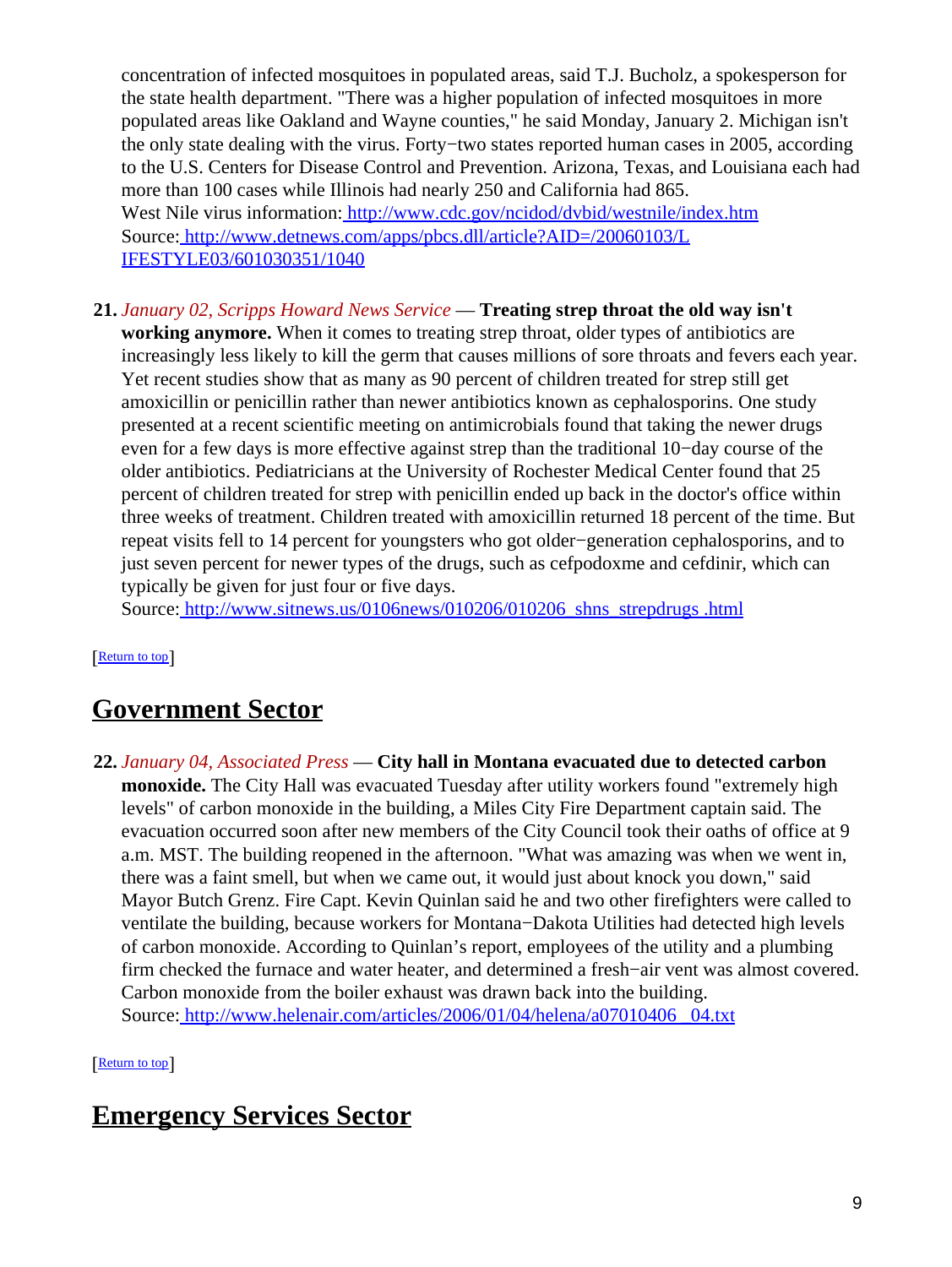**23.** *January 03, Federal Computer Weekly* — **Federal Communications Commission interested in emergency wireless network.** The Federal Communications Commission (FCC) will study the feasibility of constructing a nationwide interoperable wireless network for emergency workers using some of the spectrum that TV companies will abandon as they transition to digital television. Providing mobile broadband communications, in addition to upgraded communications equipment and training, could offer emergency responders many important capabilities, the FCC said in a recent report to Congress. Although commercial providers naturally favor the use of commercial technologies and providers for at least parts of the network, some comments to the FCC by public safety entities indicate the opposite should be the case. The Arizona Regional Review Committee, for example, said that although the lack of suitable spectrum has forced many public safety entities to use commercial services, in most cases, they don't provide the backup power, site security and redundancy that a dedicated, closed system would. The Milwaukee Police Department said commercial wireless service "does not provide the reliability, features and flexibility [necessary] for critical internal communications." Given the needs of public safety, the FCC said it would act expeditiously to determine if some spectrum in the 700 MHz band could be modified for broadband wireless communications.

Source[: http://www.fcw.com/article91846−01−03−06−Web](http://www.fcw.com/article91846-01-03-06-Web)

<span id="page-9-0"></span>**24.** *January 03, Department of Homeland Security* — **Department of Homeland Security introduces risk−based formula for Urban Areas Security Initiative grants.** The Department of Homeland Security (DHS) announced Tuesday, January 3, \$765 million in direct funding for high threat urban areas as part of the fiscal year 2006 Urban Areas Security Initiative (UASI). UASI provides resources for the unique equipment, training, planning, and exercise needs of select high threat urban areas. "The department is investing federal funding into our communities facing the greatest risk and demonstrating the greatest need in order to receive the highest return in our nation's security," said Homeland Security Secretary Michael Chertoff. In fiscal year 2006, the department identified 35 areas eligible to apply for and receive funding. These 35 areas encompass 95 cities with populations of 100,000 or more. The fiscal year 2006 UASI list of eligible applicants and recipients is determined through a robust risk formula that considers three primary variables: consequence, vulnerability, and threat. Factors such as the presence of international borders, population and population density, the location of critical infrastructure, formal mutual aid cooperation, law enforcement investigations and enforcement activity are considered in correlation with the risk formula for UASI determinations. List of FY06 UASI Eligible Applicants:

[http://www.dhs.gov/interweb/assetlibrary/FY06\\_UASI\\_Eligibili ty\\_List.pdf](http://www.dhs.gov/interweb/assetlibrary/FY06_UASI_Eligibility_List.pdf) Remarks by Homeland Security Secretary Michael Chertoff on the UASI grants: <http://www.dhs.gov/dhspublic/display?content=5319> Source[: http://www.dhs.gov/dhspublic/display?content=5317](http://www.dhs.gov/dhspublic/display?content=5317)

**25.** *January 03, University of Arkansas for Medical Sciences* — **National study shows many**

**schools unprepared for disaster.** A national study conducted by the University of Arkansas for Medical Sciences (UAMS) and Arkansas Children's Hospital Research Institute (ACHRI) has shown that many public school districts have important deficiencies in their emergency and disaster plans. The results of "Mass Casualty Events at School: A National Preparedness Survey" was published in the Tuesday, January 3, issue of Pediatrics, the official journal of the American Academy of Pediatrics. The object of the study was to document the preparedness of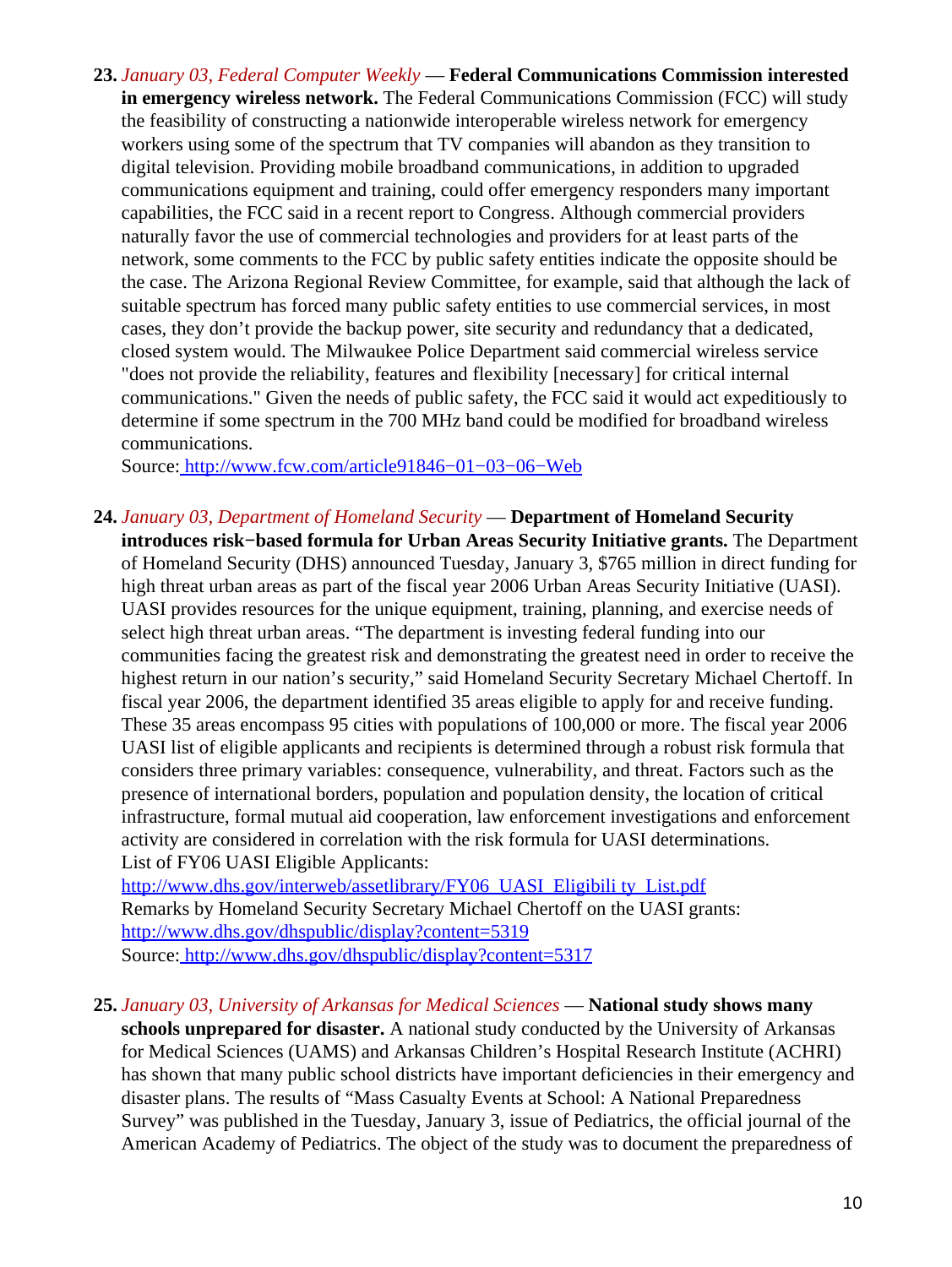public schools in the United States for the prevention of and response to a mass casualty event. The study included a random survey of 3,670 school superintendents throughout the country. While 86.3 percent of respondents reported having a mass casualty response plan, only 57.2 percent have a written plan for prevention of such an event. Most school districts (66.2 percent) do not use any form of student identification such as badges or cards. Almost half (48.5 percent) do not require staff or teacher identification, and 30 percent have never conducted an emergency drill. Overall, the study concluded that personnel at urban schools are better prepared in almost all areas to handle a mass casualty emergency than those at rural schools. The study will soon be available for purchase online[: http://pediatrics.aappublications.org/](http://pediatrics.aappublications.org/) Source[: http://www.uams.edu/update/absolutenm/templates/news2003v2.a](http://www.uams.edu/update/absolutenm/templates/news2003v2.asp?articleid=4366&zoneid=18) [sp?articleid=4366&zoneid=18](http://www.uams.edu/update/absolutenm/templates/news2003v2.asp?articleid=4366&zoneid=18)

[[Return to top](#page-0-1)]

## <span id="page-10-0"></span>**Information Technology and Telecommunications Sector**

**26.** *January 03, Security Focus* — **Intel Graphics Accelerator driver remote denial of service vulnerability.** The Intel Graphics Accelerator driver is susceptible to a remote denial of service vulnerability. This issue is demonstrated to occur when the affected driver attempts to display an overly long text in a text area. This allows attackers to crash the display manager on Microsoft Windows XP, or cause a complete system crash on computers running Microsoft Windows 2000. Other operating systems where the affected display driver is available are also likely affected.

Source[: http://www.securityfocus.com/bid/16127/references](http://www.securityfocus.com/bid/16127/references)

**27.** *January 03, Security Focus* — **Microsoft Windows graphics rendering engine WMF SetAbortProc code execution vulnerability.** Microsoft Windows WMF graphics rendering engine is affected by a remote code execution vulnerability. The problem presents itself when a user views a malicious WMF formatted file, triggering the vulnerability when the engine attempts to parse the file. The issue may be exploited remotely or by a local attacker. Any remote code execution that occurs will be with the privileges of the user viewing a malicious image. An attacker may gain SYSTEM privileges if an administrator views the malicious file. Solution: Microsoft has released a security advisory (Microsoft Security Advisory 912840) confirming this issue. The advisory contains information about workarounds. Microsoft plans to release updates to address this issue on Tuesday, January 10. Microsoft Security Advisory 912840:

[http://www.microsoft.com/technet/security/advisory/912840.ms px](http://www.microsoft.com/technet/security/advisory/912840.mspx) Source[: http://www.securityfocus.com/bid/16074/references](http://www.securityfocus.com/bid/16074/references)

**28.** *January 03, Tech Web* — **December instant messaging attacks jump 826 percent over 2004.**

Attacks against public instant messaging (IM) networks soared over 800 percent in December 2005, compared to the same month last year, a security company announced Tuesday, January 3. According to IMlogic's Threat Center, December 2005's instant message exploits jumped 826 percent over December 2004, just the latest proof of the expanding threat facing IM users throughout the year. December, however, was slightly off the previous two months. The year's last month saw 241 new threats, said IMlogic, down from the 307 in November and the 294 in October. Combined, the three months showed a 13 percent increase in IM threats over the third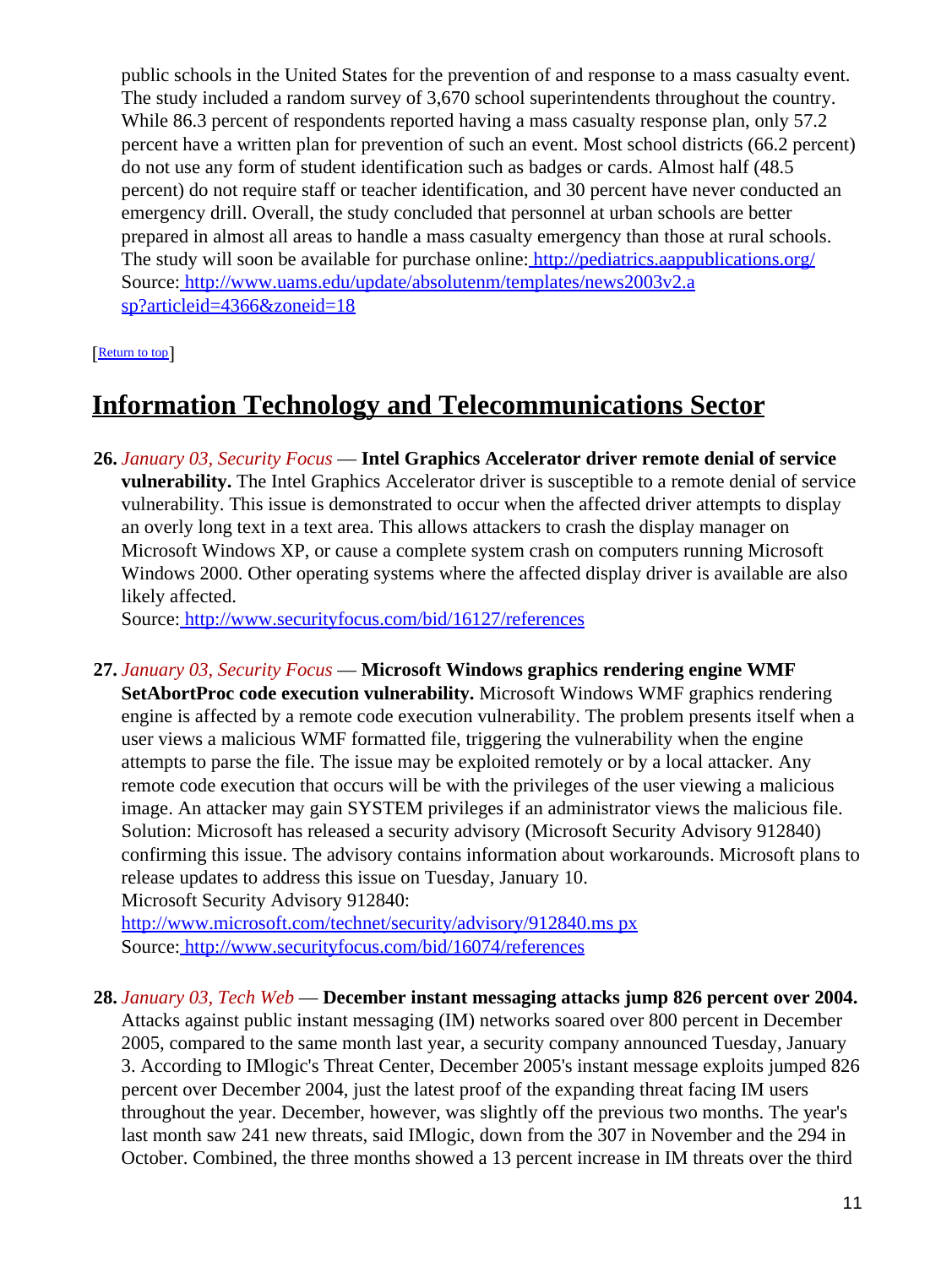quarter of 2005. IM attacks not only continue to grow in number, but also keep gaining in sophistication, said IMlogic chief technology officer Jon Sakoda. MSN was the most heavily−hit IM network in December, added IMlogic, and accounted for 48 percent of the total threats launched. America Online's AIM, meanwhile, tallied 41 percent, while Yahoo's instant messaging network came in a very distant third, with 11 percent. IMlogic year−end results of its IM tracking effort: [http://www.imlogic.com/im\\_threat\\_center/index.asp](http://www.imlogic.com/im_threat_center/index.asp) Source[: http://www.securitypipeline.com/news/175800842](http://www.securitypipeline.com/news/175800842)

#### **29.** *January 03, Information Week* — **Hackers find security hole in BlackBerry enterprise**

**server.** Research In Motion's (RIM) BlackBerry Enterprise Server product may be vulnerable to denial of service attacks, according to a group of German hackers, called Phenoelit, that identifies security flaws. Phenoelit found a problem in the way the server's BlackBerry Router handles Server Routing Protocol packets. An attacker could cause denial of service by sending "specially crafted" packets to the router, according to the U.S. Computer Emergency Readiness Team. The result could be disrupted communications between the BlackBerry Enterprise Server and BlackBerry devices. In a prepared statement, Research In Motion said it "has already developed software fixes for the issues identified by [the group] and although there have been no customer reports of any actual problems, RIM has also provided temporary precautionary measures that can be taken in the mean time until customers are able to implement the software updates." RIM asks companies to make sure their BlackBerry Enterprise Server and BlackBerry Router are located behind the corporate firewall. RIM calls it an "internal−only vulnerability" that can be caused by an inside attacker.

Source[: http://www.informationweek.com/showArticle.jhtml;jsessionid=](http://www.informationweek.com/showArticle.jhtml;jsessionid=HCQOZBHQGSYK0QSNDBCSKHSCJUMEKJVN?articleID=175800729) [HCQOZBHQGSYK0QSNDBCSKHSCJUMEKJVN?articleID=175800729](http://www.informationweek.com/showArticle.jhtml;jsessionid=HCQOZBHQGSYK0QSNDBCSKHSCJUMEKJVN?articleID=175800729)

**30.** *January 03, Tech Web* — **Microsoft plans to patch zero−day Windows bug.** Microsoft plans to patch an increasingly−dangerous zero−day vulnerability in Windows next week as part of its monthly security update, the Redmond, WA,−based developer said Tuesday, January 3. "Microsoft has completed development of the security update for the vulnerability," a company spokesperson stated. "The security update is now being localized and tested to ensure quality and application compatibility." The move is just the latest in the week−long story of a new vulnerability uncovered in Windows' rendering of WMF (Windows Metafile) images, and an increasingly long list of both exploits and Websites using these exploits to hack into PCs. As far as some researchers are concerned, Microsoft's promise is overdue. Source[: http://www.securitypipeline.com/news/175800841;jsessionid=HC](http://www.securitypipeline.com/news/175800841;jsessionid=HCQOZBHQGSYK0QSNDBCSKHSCJUMEKJVN)

[QOZBHQGSYK0QSNDBCSKHSCJUMEKJVN](http://www.securitypipeline.com/news/175800841;jsessionid=HCQOZBHQGSYK0QSNDBCSKHSCJUMEKJVN)

### **31.** *January 02, SecuriTeam* — **Nortel SSL VPN cross−site scripting and command execution.**

The Nortel SSL VPN is a remote access security solution. By using secure sockets layer (SSL) as the underlying security protocol, Nortel SSL VPN allows for using the Internet for remote connectivity and the ubiquitous Web browser as the primary client interface. Due to insufficient input validation within the Web interface of Nortel's SSL VPN appliance, it is possible to hide commands in links to certain pages of the Web interface. As the Java Applet which is called from those Web pages is cryptographically signed, it may execute operating system commands with the privileges of the user sitting in front of the browser. An attacker can thus supply a victim with malicious link where remote commands are hidden. If the victim clicks on the link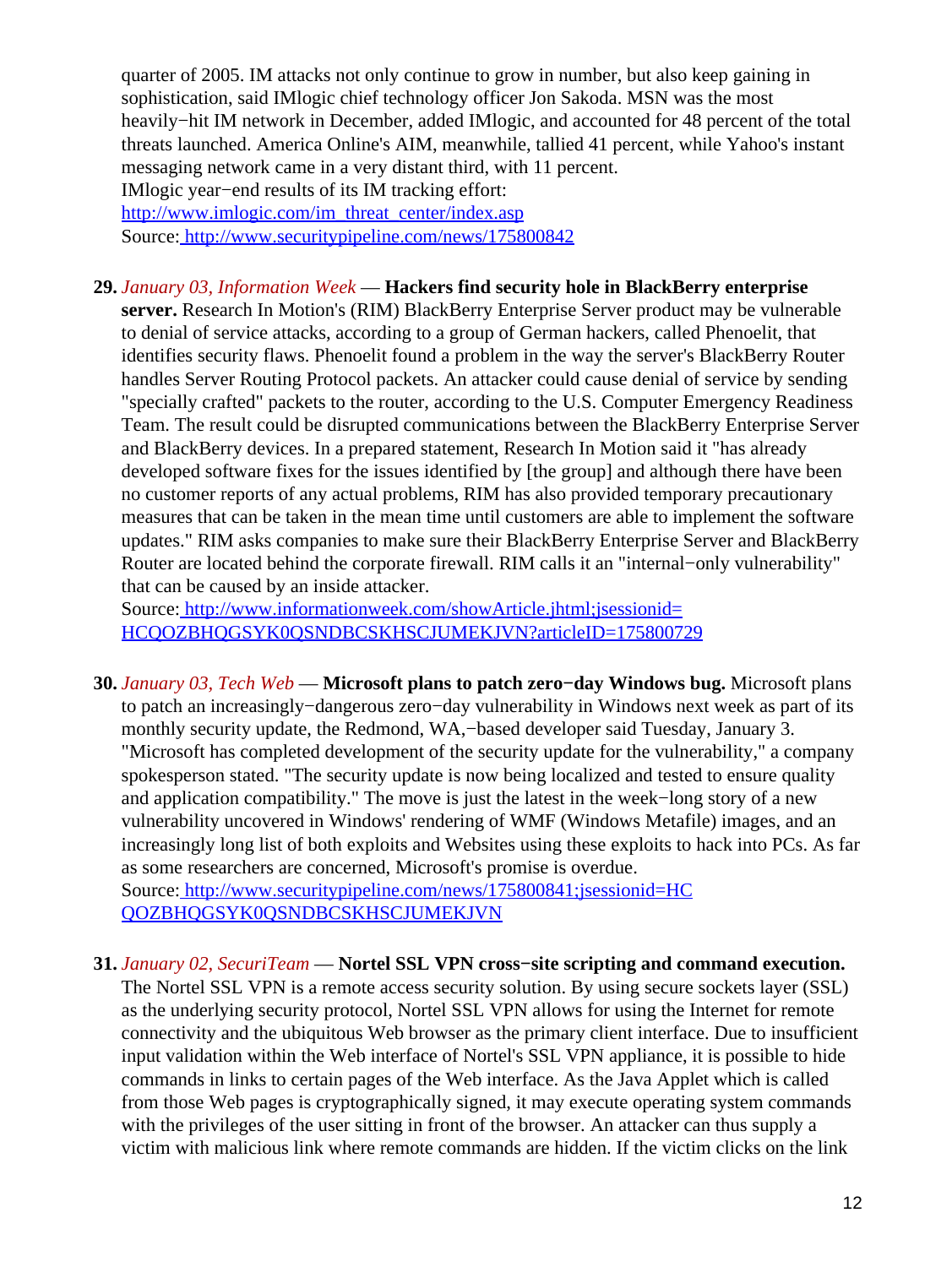<span id="page-12-0"></span>and logs onto the SSL VPN Web interface (where it is automatically taken), arbitrary commands are executed locally on the client of the victim. Source[: http://www.securiteam.com/windowsntfocus/5GP060KHFE.html](http://www.securiteam.com/windowsntfocus/5GP060KHFE.html)

### **Internet Alert Dashboard**

**DHS/US−CERT Watch Synopsis**

**Over the preceding 24 hours, there has been no cyber activity which constitutes an unusual and significant threat to Homeland Security, National Security, the Internet, or the Nation's critical infrastructures.**

**US−CERT Operations Center Synopsis:** US−CERT is aware of active exploitation of a vulnerability in how Microsoft Windows handles Windows Metafiles (".wmf"). Several variations of the WMF exploit file have been released that attempt to avoid detection by anti−virus software and intrusion detection and intrusion prevention systems. A Windows system may be compromised through several methods including:

\*Opening a specially crafted WMF file. Note that a malicious WMF file may masquerade as a JPEG or other type of image file.

\*Visiting a specially crafted Website.

\*Placing a malicious WMF file in a location that is indexed by Google Desktop Search or other content indexing software.

\*Viewing a folder that contains a malicious WMF file with Windows Explorer.

Once the vulnerability is exploited, a remote attacker may be able to perform any of the following malicious activities:

\*Execute arbitrary code

\*Cause a denial of service condition

\* Take complete control of a vulnerable system

For more information about this vulnerability please review: US−CERT Technical Cyber Security Alert TA05−362A / Microsoft Windows Metafile Handling Buffer Overflow: [http://www.us−cert.gov/cas/techalerts/TA05−362A.html](http://www.us-cert.gov/cas/techalerts/TA05-362A.html)

US−CERT Vulnerability Note VU#181038 / Microsoft Windows Metafile handler SETABORTPROC GDI Escape vulnerability:<http://www.kb.cert.org/vuls/id/181038>

Microsoft Security Advisory 912840 / Vulnerability in Graphics Rendering Engine Could Allow Remote Code Execution: [http://www.microsoft.com/technet/security/advisory/912840.ms px](http://www.microsoft.com/technet/security/advisory/912840.mspx)

Although there is limited information on how to fully defend against this exploit, US−CERT recommends the following mitigation: Unregister SHIMGVW.DLL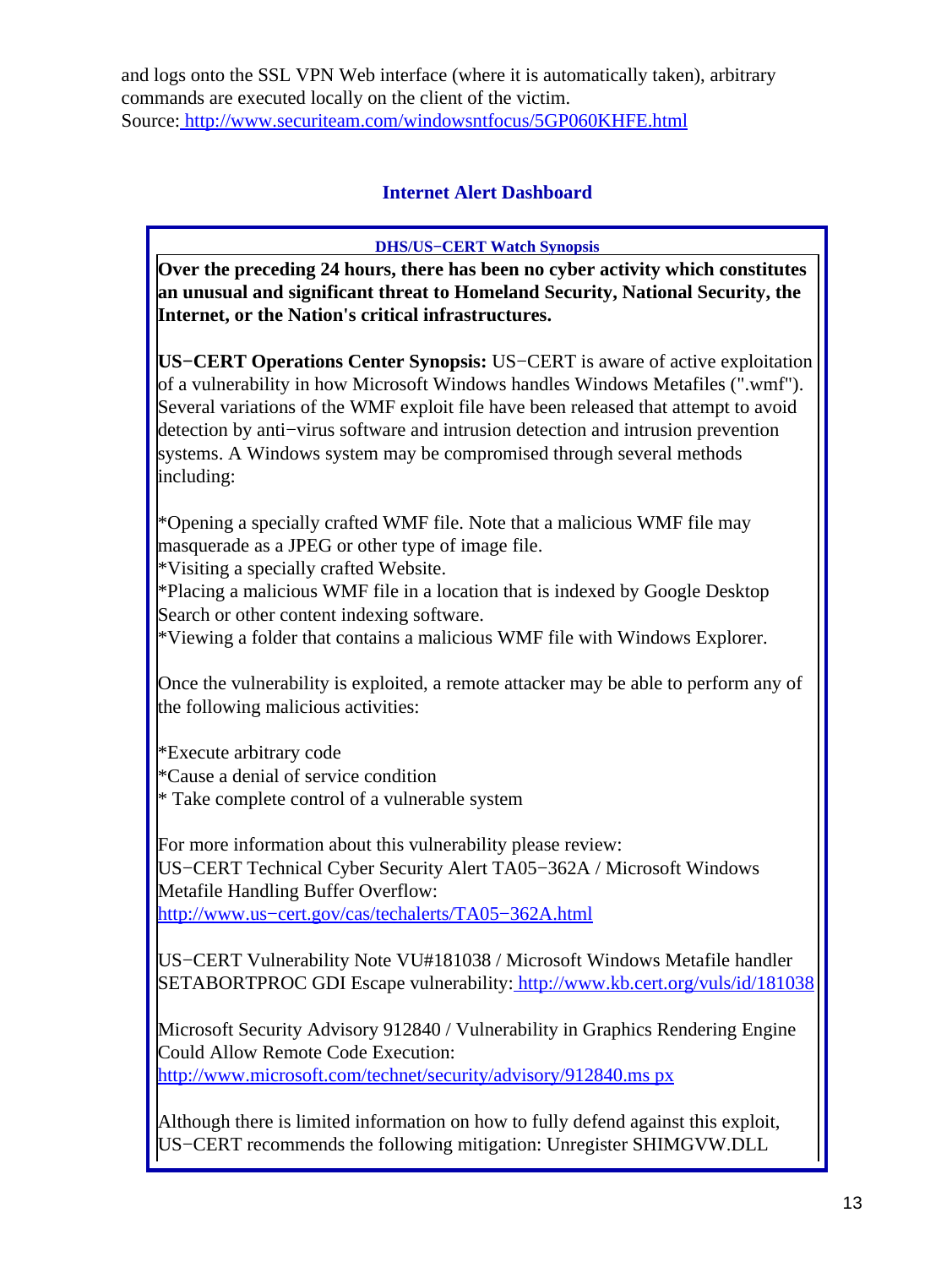Additional details and workarounds are available in VU#181038: [http://www.kb.cert.org/vuls/id/181038](http://www.kb.cert.org/vuls/id/181038<br><br>)

US−CERT will continue to update current activity as more information becomes available.

**RIM BlackBerry Vulnerabilities:** US−CERT information about multiple vulnerabilities in RIM BlackBerry products has been presented at the 22nd Chaos Communication Congress. The vulnerabilities could allow an attacker to execute arbitrary code on or cause a denial of service to the BlackBerry Attachment Service. An attacker could also cause a denial of service to the BlackBerry Router or the web browser on BlackBerry Handheld devices. To exploit these vulnerabilities, an attacker would need to supply a crafted file that is viewed or downloaded by a BlackBerry Handheld; or the attacker would need redirect a network connection directed to the BlackBerry Infrastructure.

US−CERT recommends that BlackBerry sites upgrade BlackBerry Enterprise Server to the latest version and consult the BlackBerry Technical Knowledge Center: [http://www.blackberry.com/knowledgecenterpublic/livelink.exe](http://www.blackberry.com/knowledgecenterpublic/livelink.exe/fetch/2000/customview.html?func=llworkspace) [/fetch/2000/customview.html?func=llworkspace](http://www.blackberry.com/knowledgecenterpublic/livelink.exe/fetch/2000/customview.html?func=llworkspace)

For further details please see: http://www.kb.cert.org/vuls/id/829400 <http://www.kb.cert.org/vuls/id/392920> <http://www.kb.cert.org/vuls/id/570768>

**SANS: MSI installer file for WMF flaw available (NEW):** SANS reports that they now have a .msi installer file available for version 1.4 of Ilfak Guilfanov's unofficial patch for the Windows .WMF flaw.

Details available at:<http://isc.sans.org/diary.php?storyid=1010> **Current Port Attacks**

| <b>Top 10 Target Ports</b> | $ 1026 \text{ (win–rpc)} , 6346 \text{ (gnutella–svc)} , 25 \text{ (sntp)} , 445$ |
|----------------------------|-----------------------------------------------------------------------------------|
|                            | (microsoft-ds), 27015 (halflife), 139 (netbios-ssn), 80                           |
|                            | (www), 135 (epmap), 6881 (bittorrent), 4672 (eMule)                               |
|                            | Source: http://isc.incidents.org/top10.html; Internet Storm Center                |

To report cyber infrastructure incidents or to request information, please contact US−CERT at [soc@us−cert.gov](mailto:soc@us-cert.gov) or visit their Website: [www.us−cert.gov.](http://www.us-cert.gov/)

Information on IT information sharing and analysis can be found at the IT ISAC (Information Sharing and Analysis Center) Website: [https://www.it−isac.org/.](https://www.it-isac.org/)

[[Return to top](#page-0-1)]

# <span id="page-13-0"></span>**Commercial Facilities/Real Estate, Monument &Icons Sector**

Nothing to report.